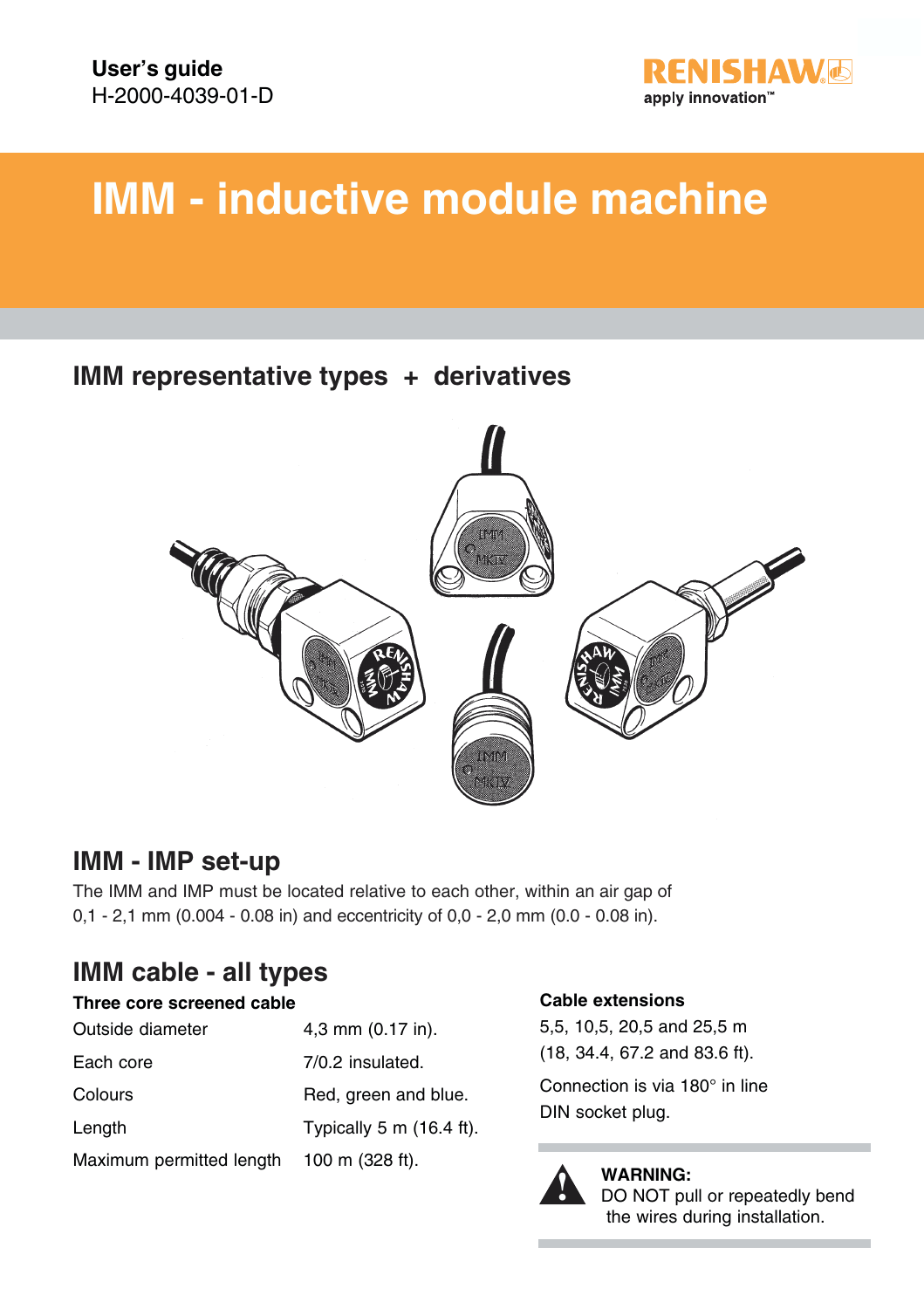### **Electrical connections**





### **Installation and mounting - IMM cylindrical housing**



#### **Grubscrews**

Drill and tap the machine housing to line up with the clamping zone.

Clamping screw size M4 maximum.

Clamping screw torque 0,5 Nm (0.37 lbf.ft) maximum.

The IMM is secured using flat ended grubscrews over clamping zone marked x x x.



dimensions mm (in)

5 (0.19) **Clamping zone**  $\rightarrow$  5 (0.19) **Clamping zone** 11,5 IMM cable 13 (0.51) 5 (0.19) (0.45) **Clamping** xxxxxxxxxxx **zone** Ø6 (Ø0.23)  $13$  11,5 (0.45)  $\rightarrow$   $\rightarrow$   $\rightarrow$   $\rightarrow$   $\rightarrow$  Cable outlet 11,5 (0.45) (0.51) 3 (0.12) 47 (1.85) 75 (2.95) 20 (0.78)

#### **Important**

Pressure may be applied to the metal housing around the circumference, but the plastic front face should not be subjected to direct pressure on installation.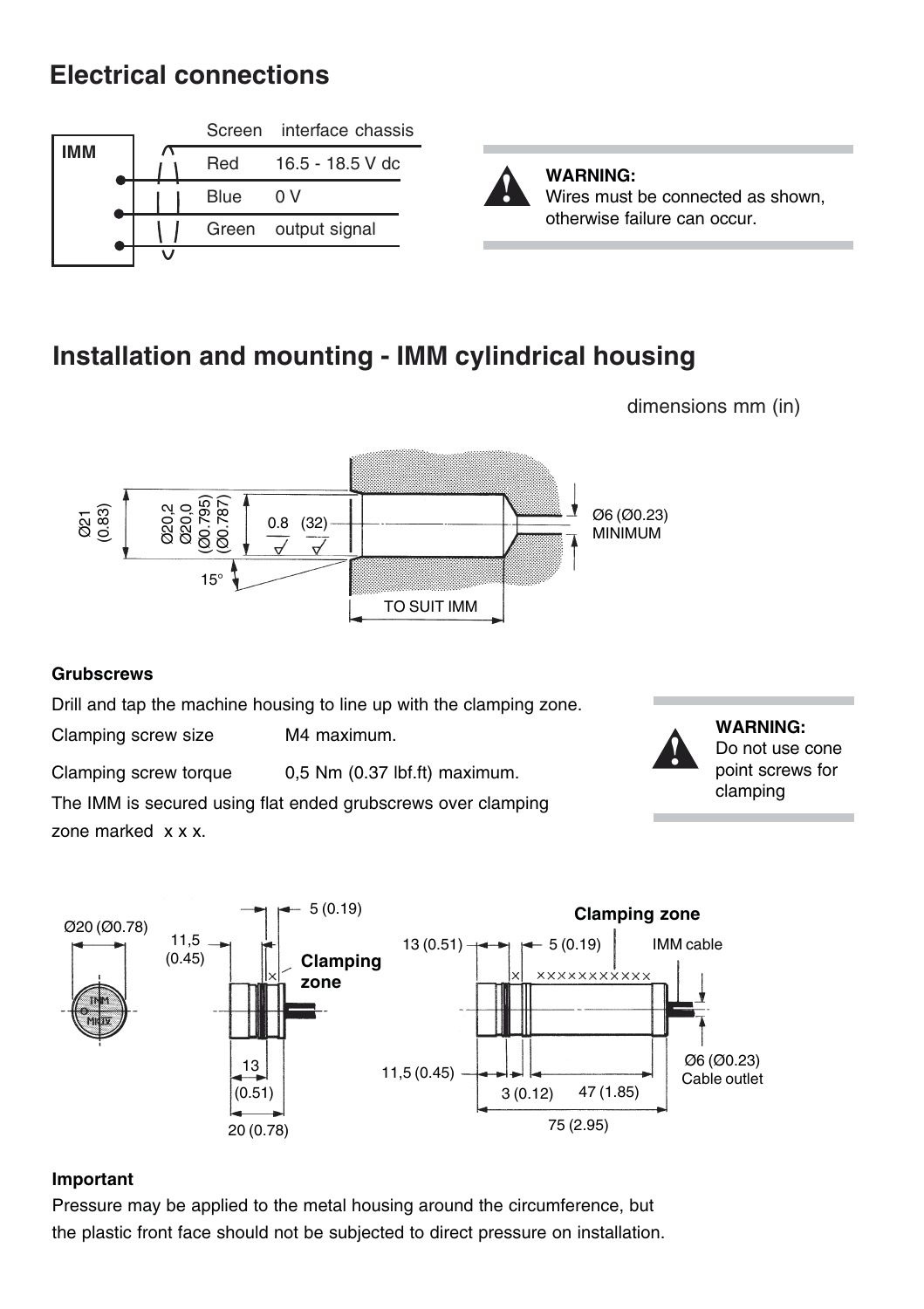## **Installation and mounting - IMM cast housing**

IMM stainless steel bodies incorporate two mounting holes Ø4,5 (Ø0.17),

with counterbore,  $\varnothing$ 7,5 x 5 ( $\varnothing$ 0.29 x 0.19).

Conduit for cable protection is not supplied by Renishaw.

**Important** Do not apply direct pressure on IMM module plastic front face.

### **IMM with rear exit cable**

Two M4 x 0.7-20 mm long fixing screws supplied.

dimensions mm (in)



### **IMM with side exit cable** - left hand or right hand **and adaptor for flexible conduit** Ø11 (Ø0.43)

Two M4 x 0.7-25 mm long fixing screws supplied. Adaptor with 19 A/F compression fitting. Torque =  $Finger$  tight + 2.5 turns.



### **IMM with side exit cable** - left hand or right hand **and adaptor for steel tube conduit** Ø8 (Ø0.31)

Two M4 x 0.7-20 mm long fixing screws supplied. Adaptor with 13 A/F compression fitting. Torque =  $12,4$  Nm (9.15 lbf.ft).